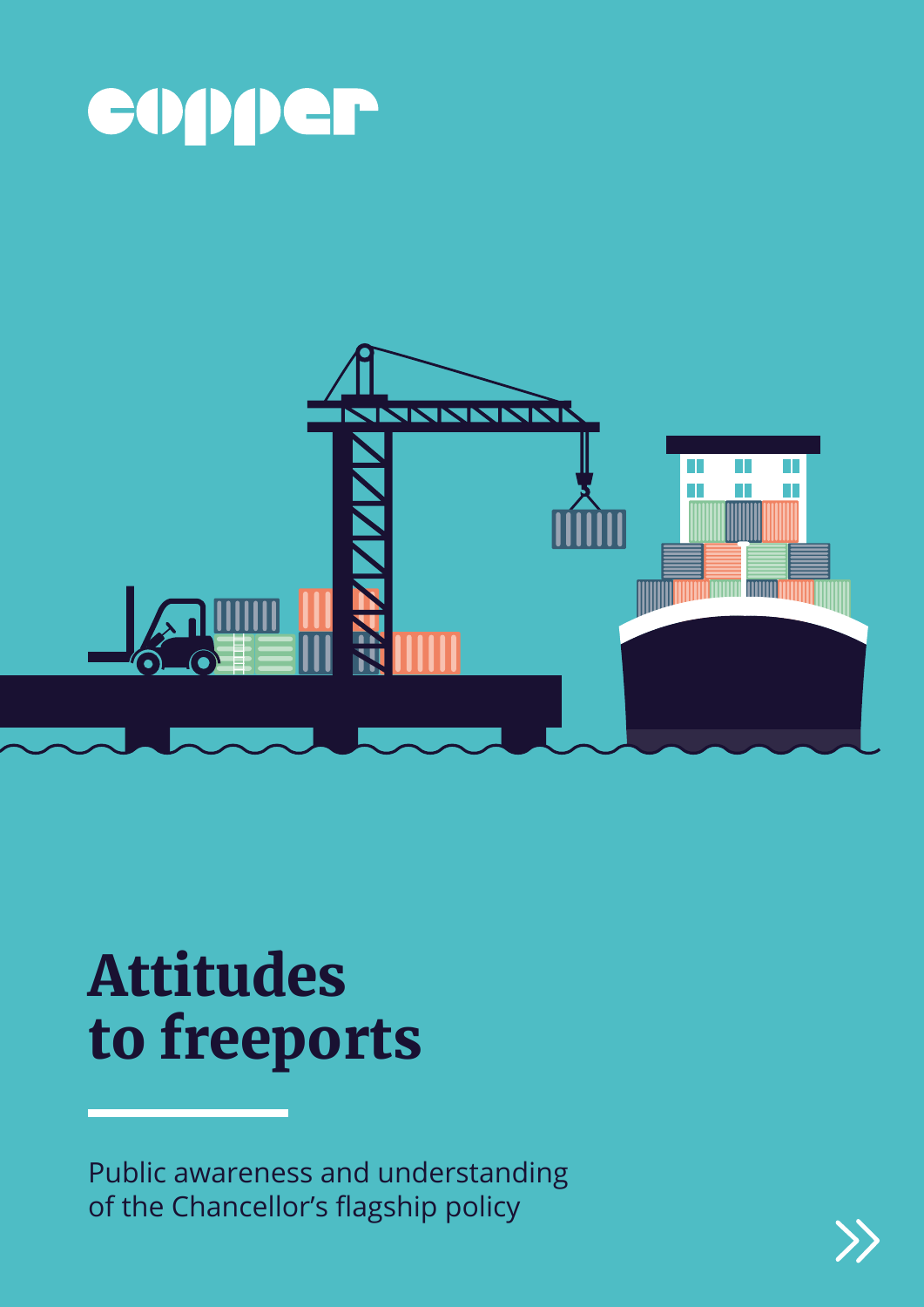### Foreword

But, while the Chancellor's announcement presents a significant opportunity for the eight winning bids to really deliver on their potential for national and local economies, they can only do so by bringing local communities and stakeholders with them on the journey.

Communicating their ambitions in a clear and compelling way to engage stakeholders and communities in the regions they serve is therefore a clear priority. Copper's research shows there is work to do to raise public awareness about the positive benefits of freeports, suggesting a challenge for the selected freeport consortia to paint the picture of their contribution to a thriving post-COVID Britain. But the research also shows that there is space for such a case to be made, with many people in the undecided camp.

Whether they have freeport status or not, ports can have a catalytic impact on regional economies and are major employers in their own right. Add to that the potential to be launch pads for innovative, clean growth and it is not hard to see why the Chancellor has given the sector such public backing.

Of course, that potential is not limited to freeport locations. Ports more widely are looking to capitalise on opportunities presented by policies such as the Super Deduction and planning flexibility which encourages investment. Plus we are continuing the dialogue with Government about how some pro-investment aspects of the freeports tool box can be used more widely. A better public recognition of the multi-faceted role of ports in society supports these efforts too.

So the hard work begins now – not just to deliver the physical infrastructure and commercial deals which will make freeports a reality, but to ensure the British public are behind this and other efforts to put ports at the centre of kick-starting our economy. By telling our story better we can help to write a new chapter on our sector's proud history as the gateways for 95 per cent of the UK's imports and exports and as crucial contributors to wider sustainable prosperity.

**Tim Morris**

*Chief Executive UK Major Ports Group*

**From a nationally representative sample of 2,000 people surveyed two weeks after Sunak's Budget announcement, awareness is highest in the North East – home to one of the most vocal advocates for freeports in Tees Valley Mayor, Ben Houchen.** 

Championed by the Chancellor, Rishi Sunak, freeports have emerged as a flagship policy in the government's 'levelling up' agenda as a means to turbo-charge post-Brexit and post-COVID economic recovery by encouraging international trade. Following the announcement of eight successful bids in March's Budget, we wanted to explore awareness and understanding of the freeport model amongst the public – and what this could mean for the fledgling freeports and others still intent on achieving designation.

The stated aim of freeports is to promote regeneration and innovation through a package of tax relief, simplified customs procedures and streamlined planning. However, some critics have characterised them as 'sleaze ports', raising concerns about their potential as shelters for tax avoidance and cannibalising existing businesses and jobs. We set out to understand where the public stands on this spectrum, and whether views varied between different parts of the country.

### Introduction

**As the voice for the UK's largest port operators, you would expect the UK Major Ports Group to welcome the designation of eight new freeports earlier this year. For the ports sector to be at the forefront of the Government's plans for boosting long term investment and jobs growth for the UK was, of course, hugely encouraging.**

> From a nationally representative sample of 2,000 people surveyed two weeks after Sunak's Budget announcement, awareness is highest in the North East – home to one of the most vocal advocates for freeports in Tees Valley Mayor, Ben Houchen. And while there are mixed views on the impact they will have, there is a desire to see a range of stakeholders play a part in governing them.

As Tim Morris, the Chief Executive of the UK Major Ports Group, says in his foreword, designation is just the start of the journey for successful freeport bids. A continued focus on communications and stakeholder engagement will be vital to the ongoing success of these flagship initiatives.

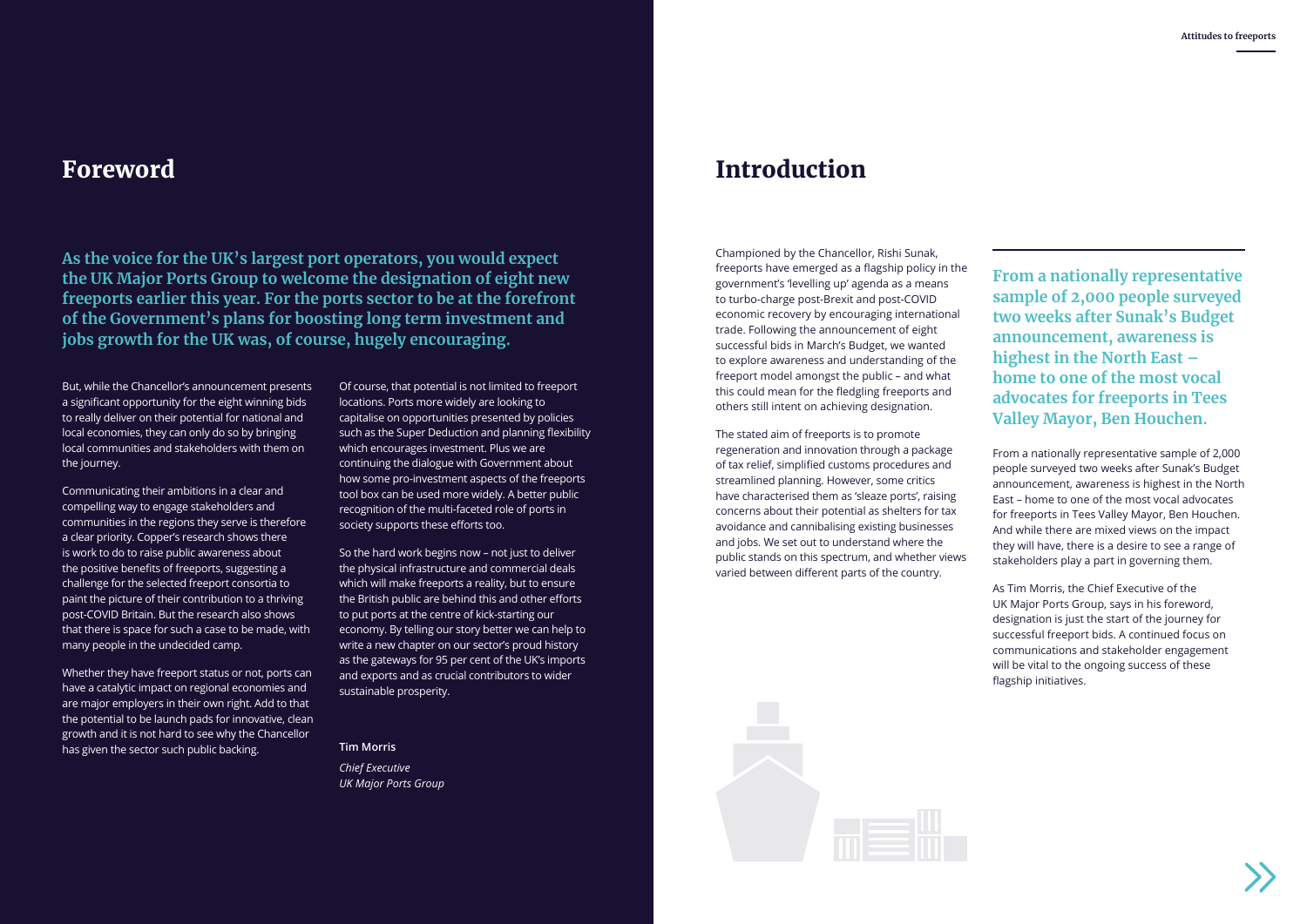## Key findings



Most of those aware of freeports felt they had an understanding of how they work, with more than two thirds saying they 'completely understand' or 'understand to some extent'.



Despite their headline-grabbing announcement in the Budget, nearly half of respondents were not aware of freeports.



Views were mixed on whether freeports would have a positive or negative impact, with just under a quarter of people thinking they would have no impact at all.





There was agreement that freeports will boost UK exports and create jobs, but statements around clean growth and innovation were less well supported.

Despite some recognition of the positive impacts freeports could have, this did not appear to translate to a clear view that they will make a positive difference to the regions they serve.



There was support for a range of stakeholders having a role in the governance of freeports – including port workers, businesses and local residents.

## Awareness



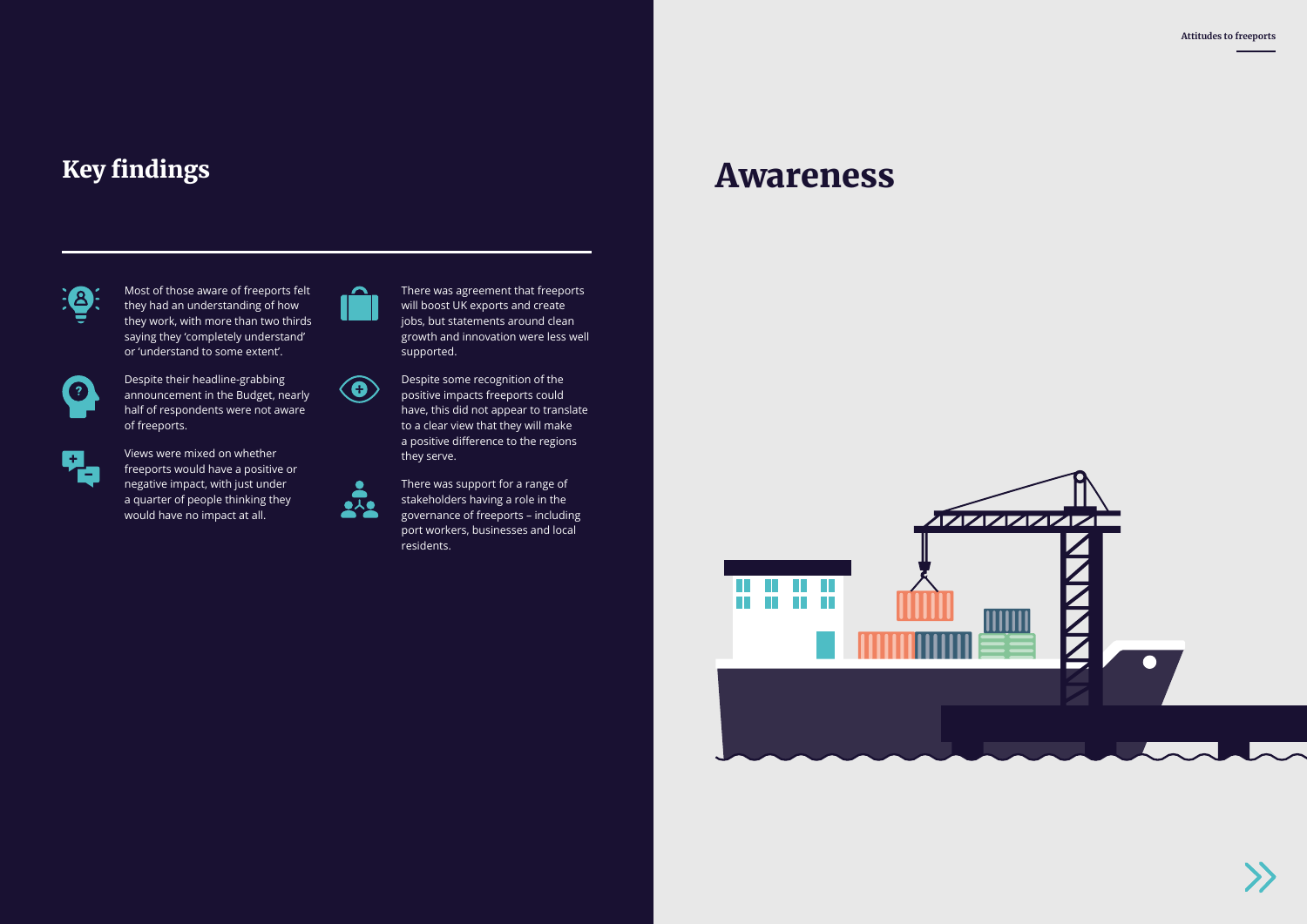## Low awareness of freeports, particularly amongst young adults

Only 36 per cent of people were aware of freeports, falling to 27 per cent amongst 16-24 year-olds. Awareness was highest in the over-55s, where 45 per cent said they were aware of freeports without looking them up.

#### **Without looking them up, are you aware of freeports?**



**"Freeports are special economic zones with different rules to make it easier and cheaper to do business.**

**They're well-established internationally, but we're taking a unique approach."**

Chancellor Rishi Sunak, 3 March 2021



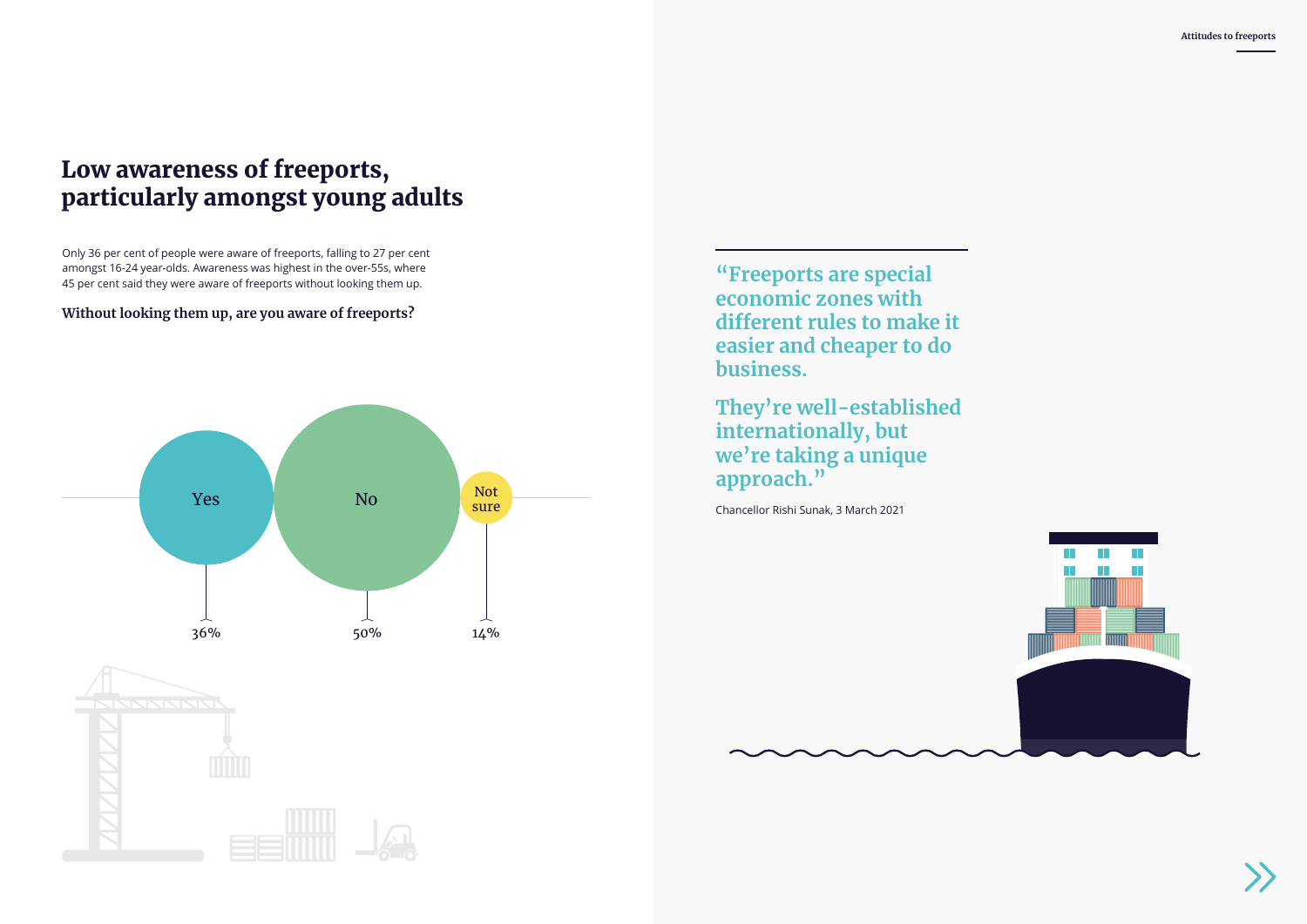

**Of those who were aware of freeports, more than half said they understood how they will work 'to some extent' but only 15 per cent felt they completely understood the freeport concept.**

The only region where those aware of freeports outnumbered those who said they were unaware was the North East – home to two freeport bids, one of which (Teesside) was successful, with awareness in the north overall higher than in the south of England. Awareness was lowest in Wales, followed by Northern Ireland and the East Midlands, despite the latter bringing forward a successful bid based around its international airport.

Where awareness was highest (including in the North East), the percentage of those aware of freeports who said they completely understood or understood to some extent how they will work was lower. This suggests that while freeports have been well publicised in some regions, this has not necessarily resulted in a clear understanding of the model.

### Awareness does not necessarily translate into understanding

**Awareness was lowest in Wales, followed by Northern Ireland and the East Midlands, despite the latter bringing forward a successful bid based around its international airport.**

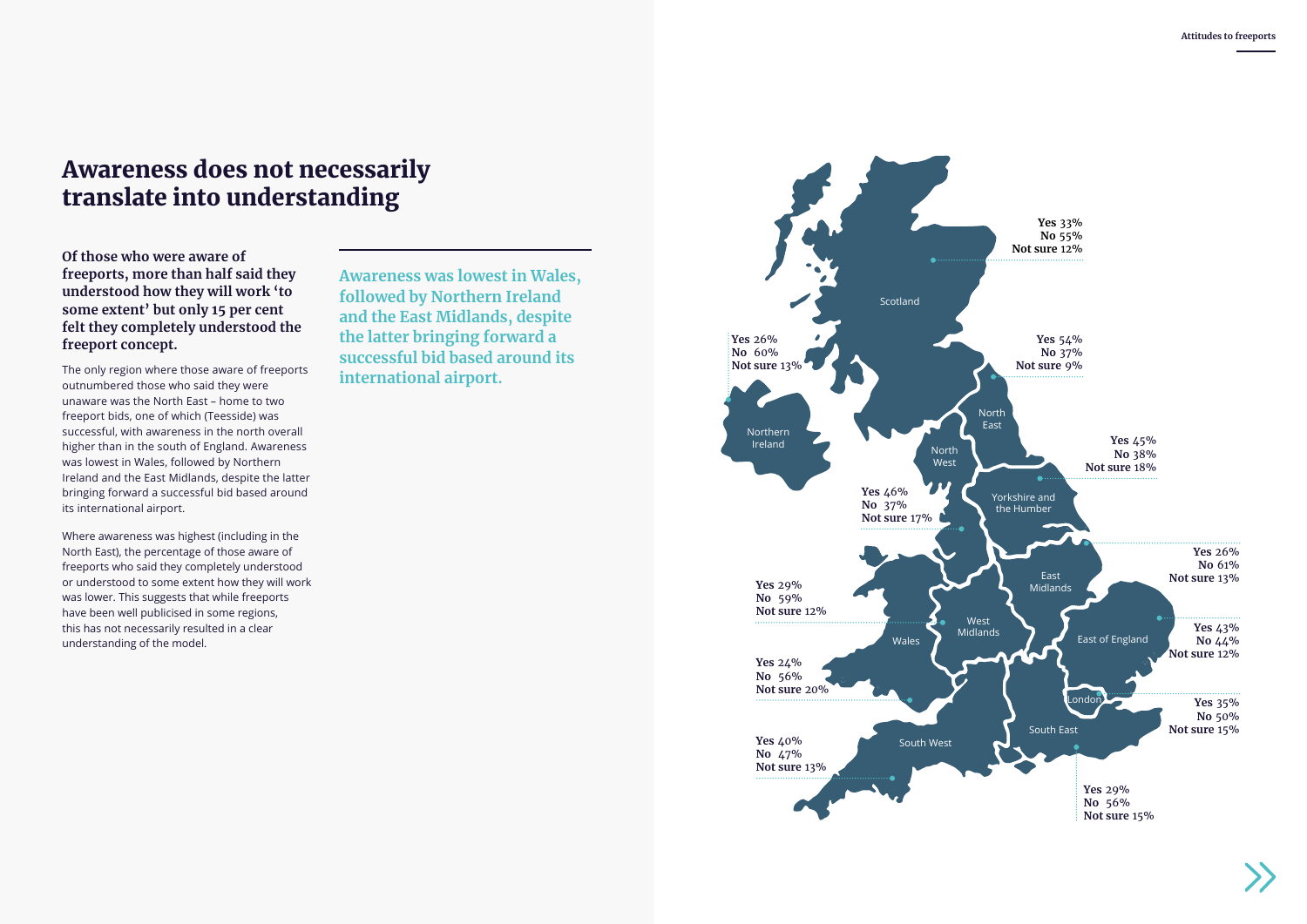### **Without looking them up, how well do you understand how freeports work?**





**South East**



**North West**



**Northern Ireland**



**East Midlands**



**Understand** to some extent

**West Midlands**



I do not know anything



**East of England**





**Scotland**



**North East**



**Greater London**



Completely understand



on everything

# Attitudes

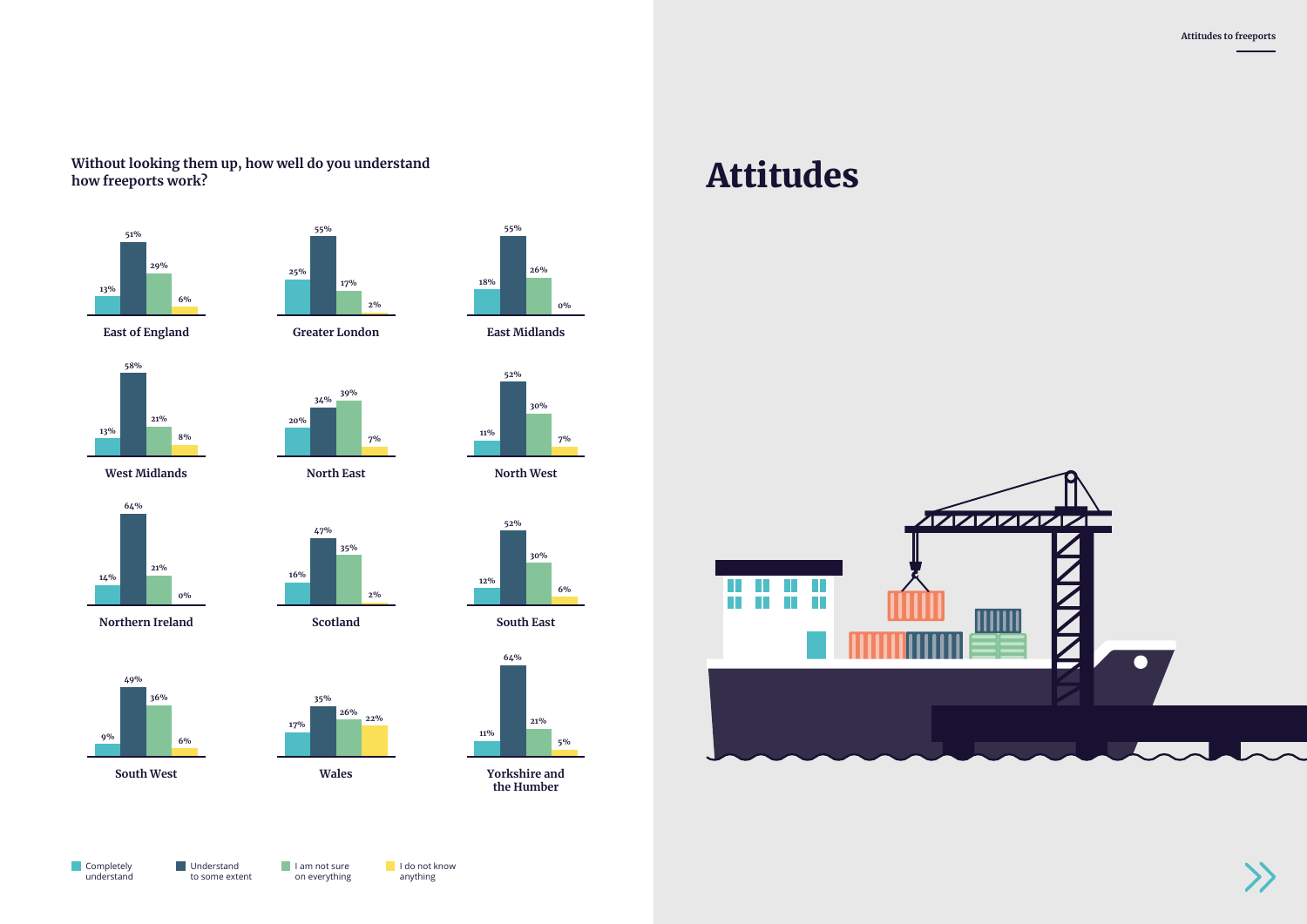

### A force for good?

More than 60 per cent of people think freeports will have a positive impact on the economy while 15 per cent think that freeports will have a negative impact. Those viewing freeports positively rose to 80 per cent in the North East, where fewer than 4 per cent thought freeports would have a negative impact. Scots were the least positive, with 19 per cent taking a negative view and a further 25 per cent thinking freeports would have no impact at all.



#### **Now you are aware of freeports, to what extent do you think this will have a positive or negative impact on the economy?**

### A cross-party cause?

With freeports championed by a Tory Chancellor, differences might have been expected based on political affiliation. While Conservative voters had a slightly more positive outlook and a smaller number of those who viewed freeports negatively than Labour voters overall, the margins were small. Green and Liberal Democrat voters were also largely positive about the potential impact of freeports.

#### **To what extent do you agree or disagree with the following statements?**

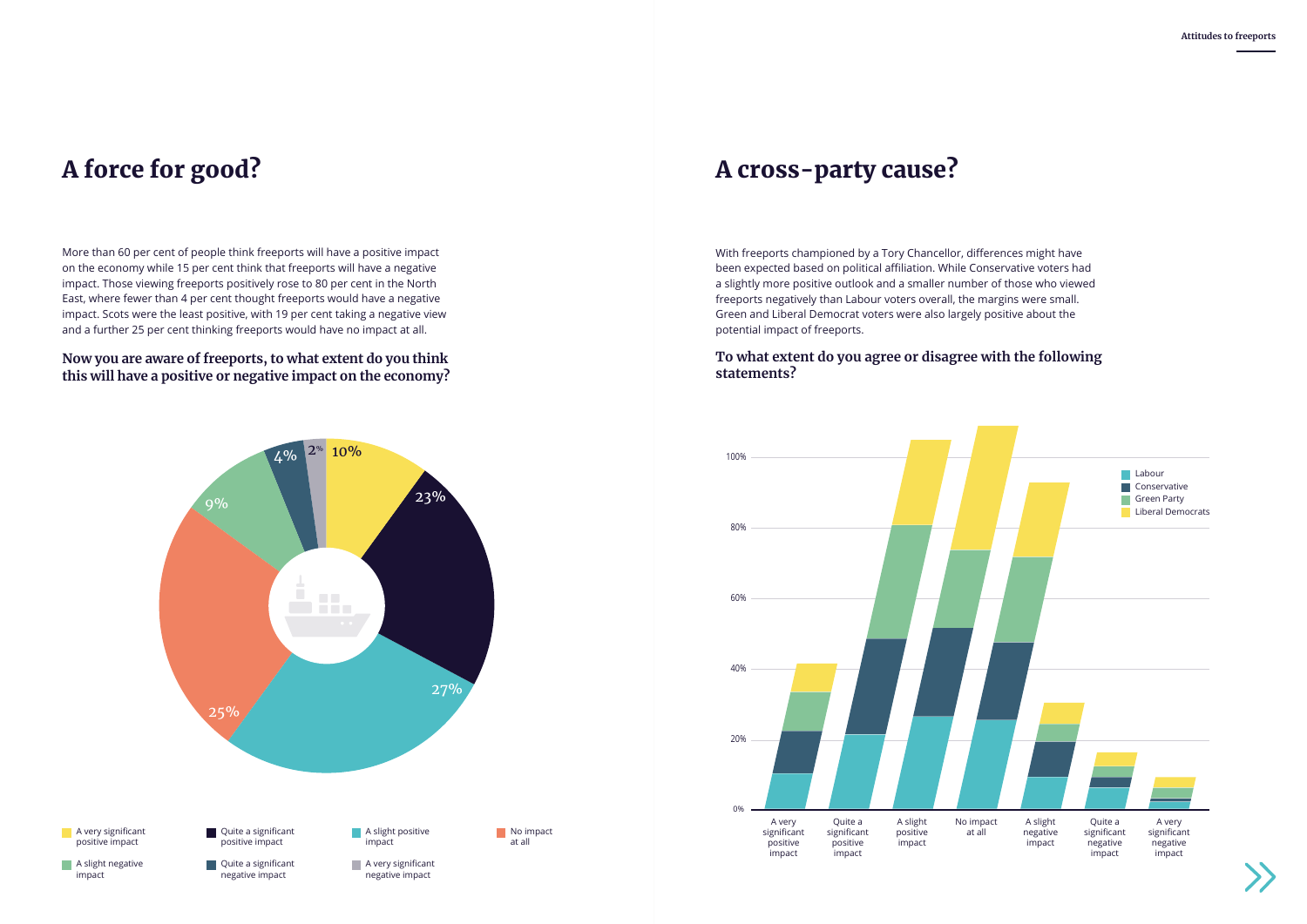### Statements of intent

We asked all respondents to what extent they agreed or disagreed with the following statements. The results show the range of expectations the public has for freeports and suggests the sector could do more to highlights its role as a catalyst for innovation and clean growth.

> Strongly disagree

#### **To what extent do you agree or disagree with the following statements?**

**Somewhat** disagree



**> Freeports will create jobs for local people**



**> Freeports will create tax havens for the rich**









**> Freeports will be places that allow low standards for the environment and jobs**

#### **> Freeports will make a positive difference to the region in which I live**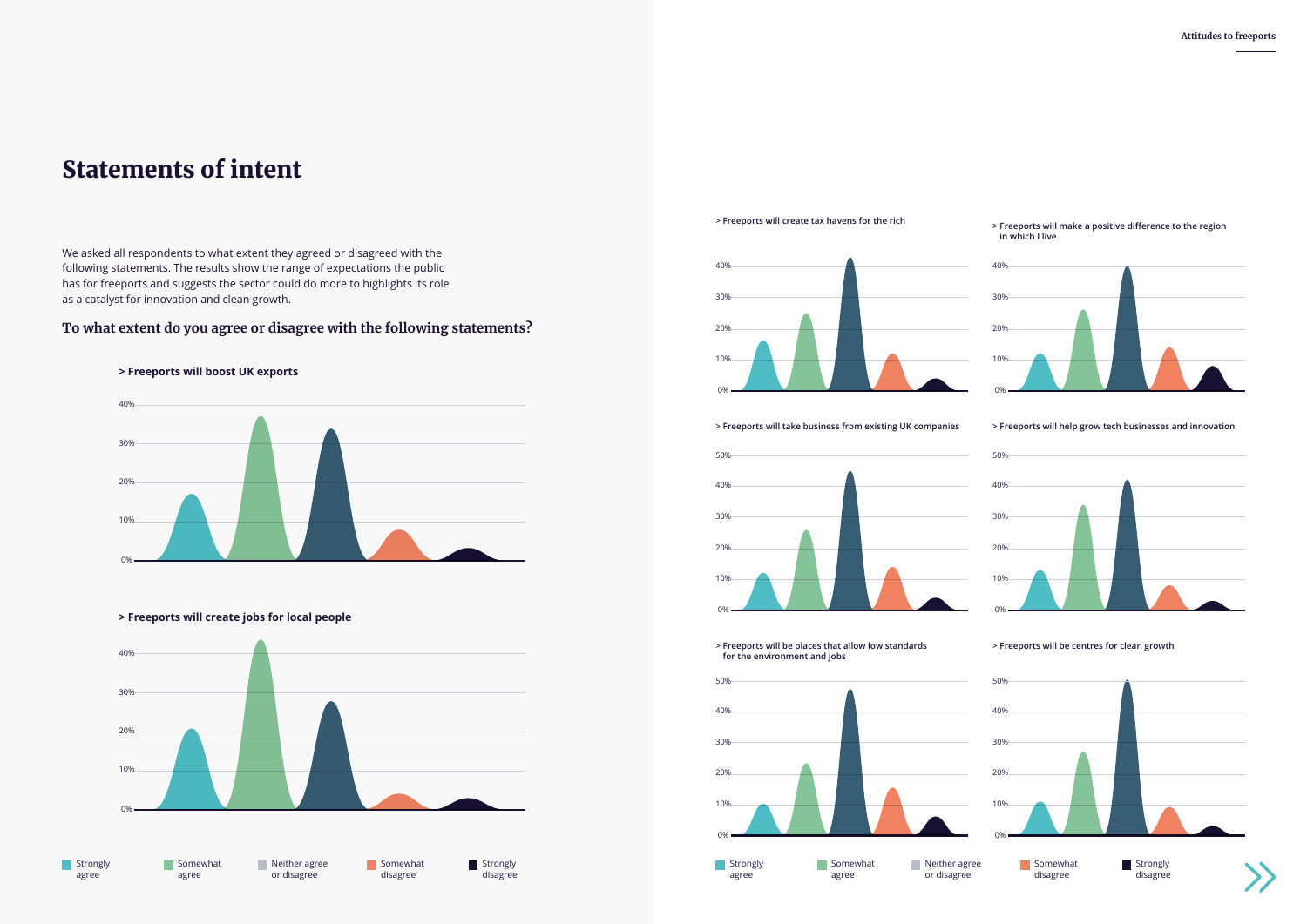### Stakeholder engagement Recommendations

Finally, we asked people which groups should have a role to play in governing freeports. The results showed support for a range of stakeholders to be part of freeport governance bodies, including port workers, businesses and local residents.

#### **What group(s), if any, should have a role to play in governing freeports?**





### **Explaining the concept clearly is key to increasing understanding of freeports.**

Tax and customs arrangements are technical subjects which can be difficult to communicate to stakeholders and the public. Furthermore, there are already some misconceptions about the potential for abuse and scepticism over who will be the real beneficiaries. Taking a strong lead to articulate a positive vision for freeports will help to fill this gap.



#### **Highlighting the hidden benefits will help bring freeports to life for more people.**

While many understand the potential impact on exports, fewer people associated freeports with innovation and clean growth. Making this link more obvious will further underline the role of ports of all kinds as catalysts for positive change.

#### **Bringing more stakeholders into the conversation will be welcomed by the public and will help to demonstrate the wider benefits of freeports.**

Maintaining stakeholder support will also be important as successful bids move from concept to delivery. While governance bodies should seek representation from a range of stakeholders, they are only one element of an engagement strategy. Ongoing engagement with a wide network of stakeholders will be vital to maximising positive impacts.